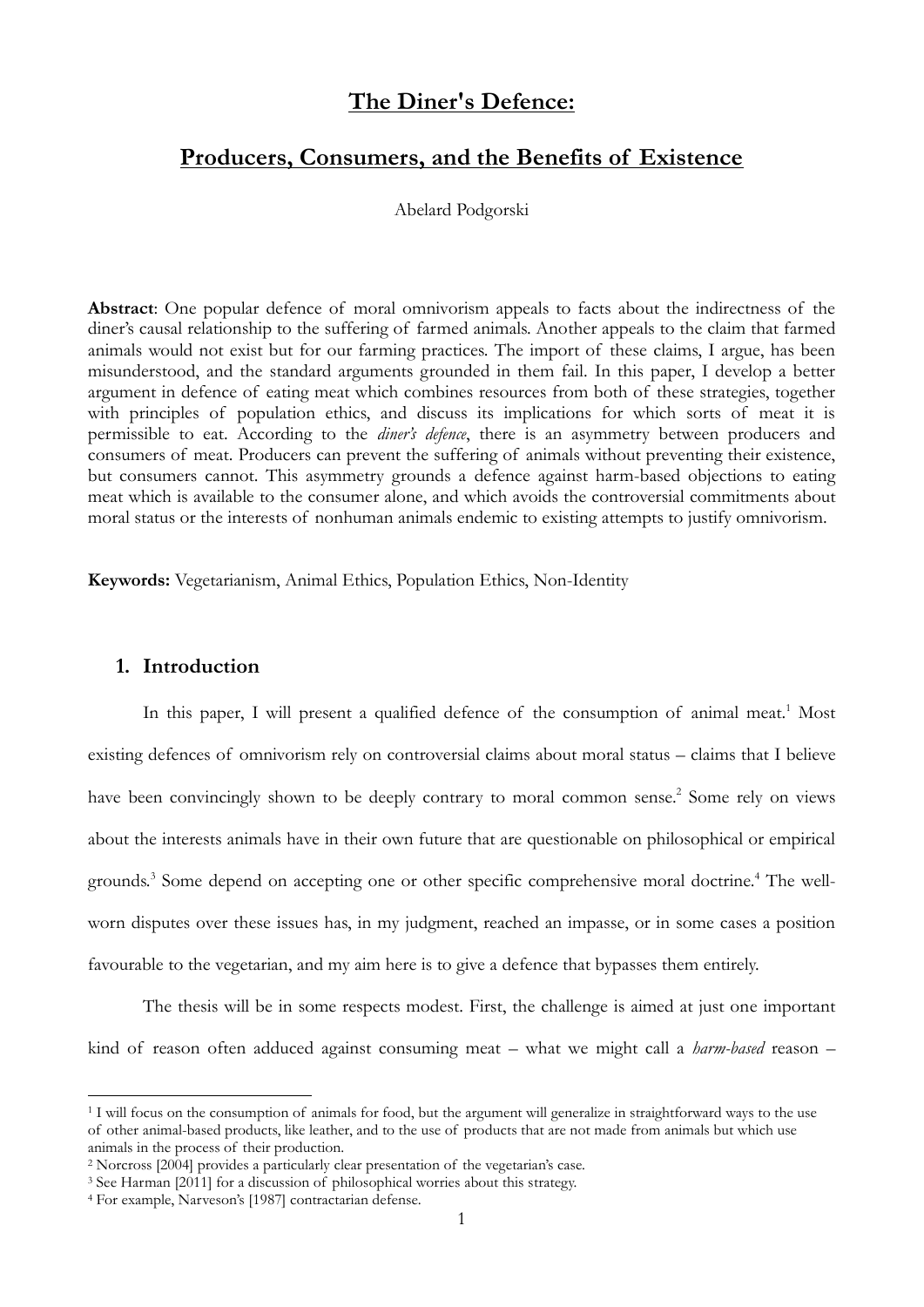grounded in the contribution eating meat makes to the harms that are inflicted on future animals. 5 Appeal to this sort of reason is the most common strategy among opponents of eating meat, but not the only one. I'll briefly consider other reasons why eating meat might be wrong at the end of the paper.

Second, it will only be a defence of the *consumption* of meat,<sup>6</sup> and not a defence of the farming practices themselves. It is for this reason that I will call this the *diner's* defence. It will be compatible with the diner's defence that *no* possible farming practices are morally permissible. These distinct moral questions are sometimes conflated, or it is assumed that the harm-based reasons against the production of meat carry over, in some straightforward way, to its consumption. I will try and show that the gap is not so easy to cross as it may seem.

Finally, I will only be defending consuming *some* types of meat – in particular, meat produced under conditions where the animals have lives that are worth living. This should not, however, be confused with a defence only of consuming meat that has been produced *humanely*, that is, under morally acceptable conditions. The requirement that animals have lives that are worth living is a lower bar (though, tragically, almost certainly higher than most existing farming practices manage to clear). Morally horrific practices may still produce lives that are on balance worth living. Which animals clear this bar will be a distinct and difficult question – I will make some suggestions towards the end of the paper, but the reader need not agree with them to appreciate the main point.

While modest in these respects, my argument will be unusual in making the most extreme concessions possible to the vegetarian on essentially all the main points of contention in the literature. I will grant that animals have moral status – and indeed, that they have *exactly the same* moral status as human beings, including rights of the same kind and importance. I will grant that animals have an interest in their future, and that they are harmed by their deaths – indeed, that their deaths are *just as bad for them* as our deaths are for us. I will grant that the act of purchasing meat causes, or substantially risks causing, animals to be seriously harmed, and that the benefits we get from eating meat are

<sup>5</sup> These harms may be problematic for consequentialist or for deontological reasons – this paper means to remain neutral about the deeper explanation for the wrongness of harm.

<sup>6</sup> By consumption I include both the purchase and eating of meat. Though the discussion is often framed in terms of decisions about what to eat, as will become clear, it is the purchase that is the most plausible source of harm.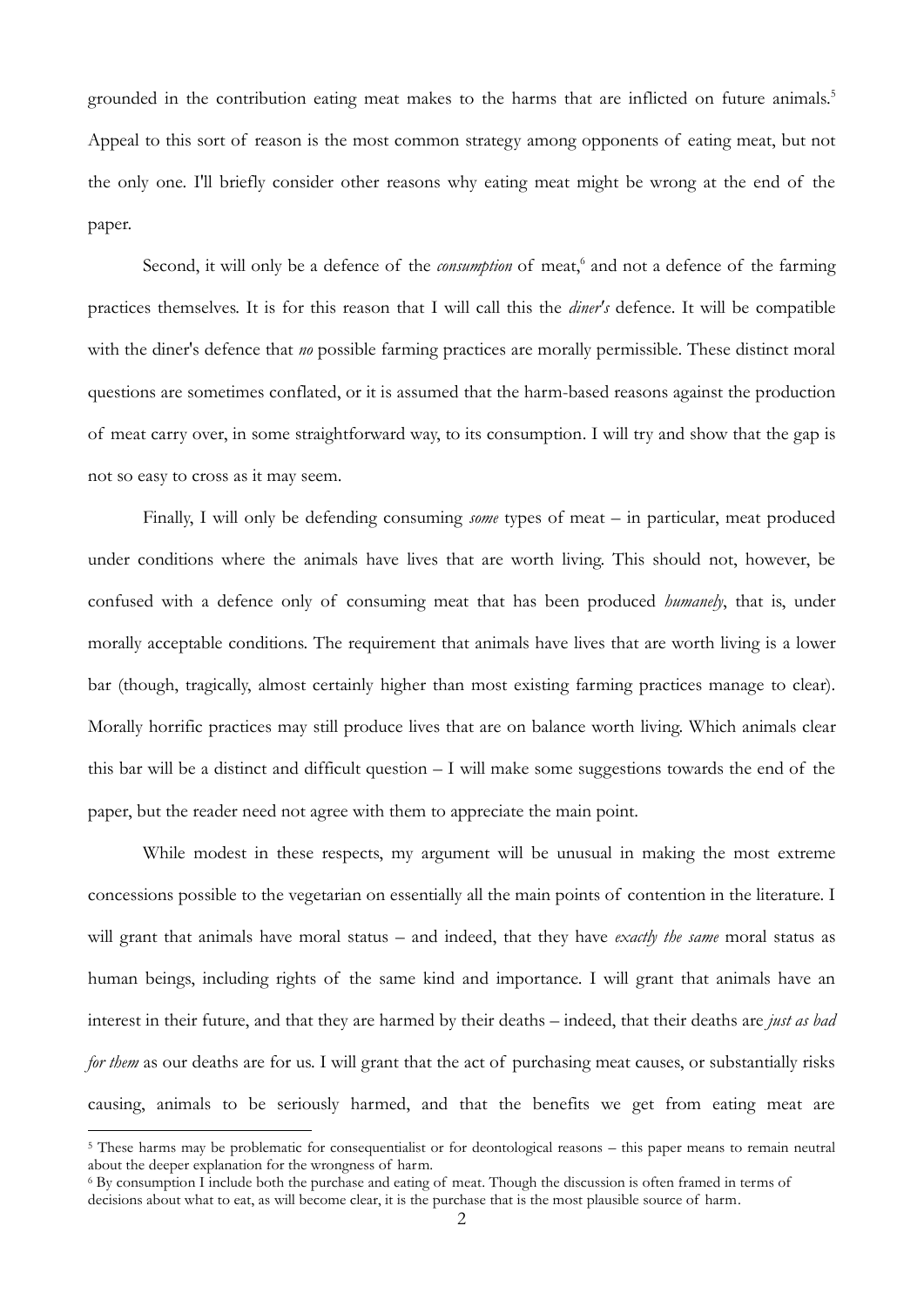incomparably less morally significant than the harms inflicted on farmed animals. I will grant that whatever the harms caused by alternative eating practices (for example to field animals who are killed in the harvesting of plants), they are incomparably less morally significant than the harms inflicted on farmed animals. I will not claim that animals are *replaceable* – that one can offset the harm of killing an animal by replacing it with an equally happy animal afterwards. Finally, I will make no empirical assumptions about the psychological capacities of animals. No existing defence of omnivorism, as far as I am aware, hands over this much ammunition without a fight.

My argument will be grounded in two observations that occasionally arise in debates over vegetarianism. First, the fact that the causal relationship between purchasing and eating meat and the suffering of animals is indirect – the harms that animals suffer are not directly inflicted by those who consume meat but rather by the farmers who raise and slaughter the animals (call this *Indirectness*). Second, the fact that animals which are factory farmed would not exist but for those practices (call this *Existence-dependence*). The most natural arguments built from these premises and defended in the literature, however, are deeply flawed, for reasons I will explain. I believe these facts *are* morally relevant. But they only matter *together*. Consumers and producers of animal meat stand in different causal relationships to the existence and suffering of animals, and, I will argue, this has crucial moral significance. Producers of animal meat can prevent the suffering they inflict on animals without preventing their existence. Consumers cannot.

#### **2. Indirectness**

Before we begin the main argument, which depends on both *Indirectness* and *Existence-dependence*, it will be helpful to look at each in turn, and at the typical way these claims are conscripted in defence of omnivorism. There is a lesson in the failure of each of these arguments which will help illuminate the path towards the stronger defence of this paper.

First, let us consider the fact that the consumer's relationship to the death and suffering of animals in factory farms is indirect. A simple line of reasoning goes as follows. Grant that the way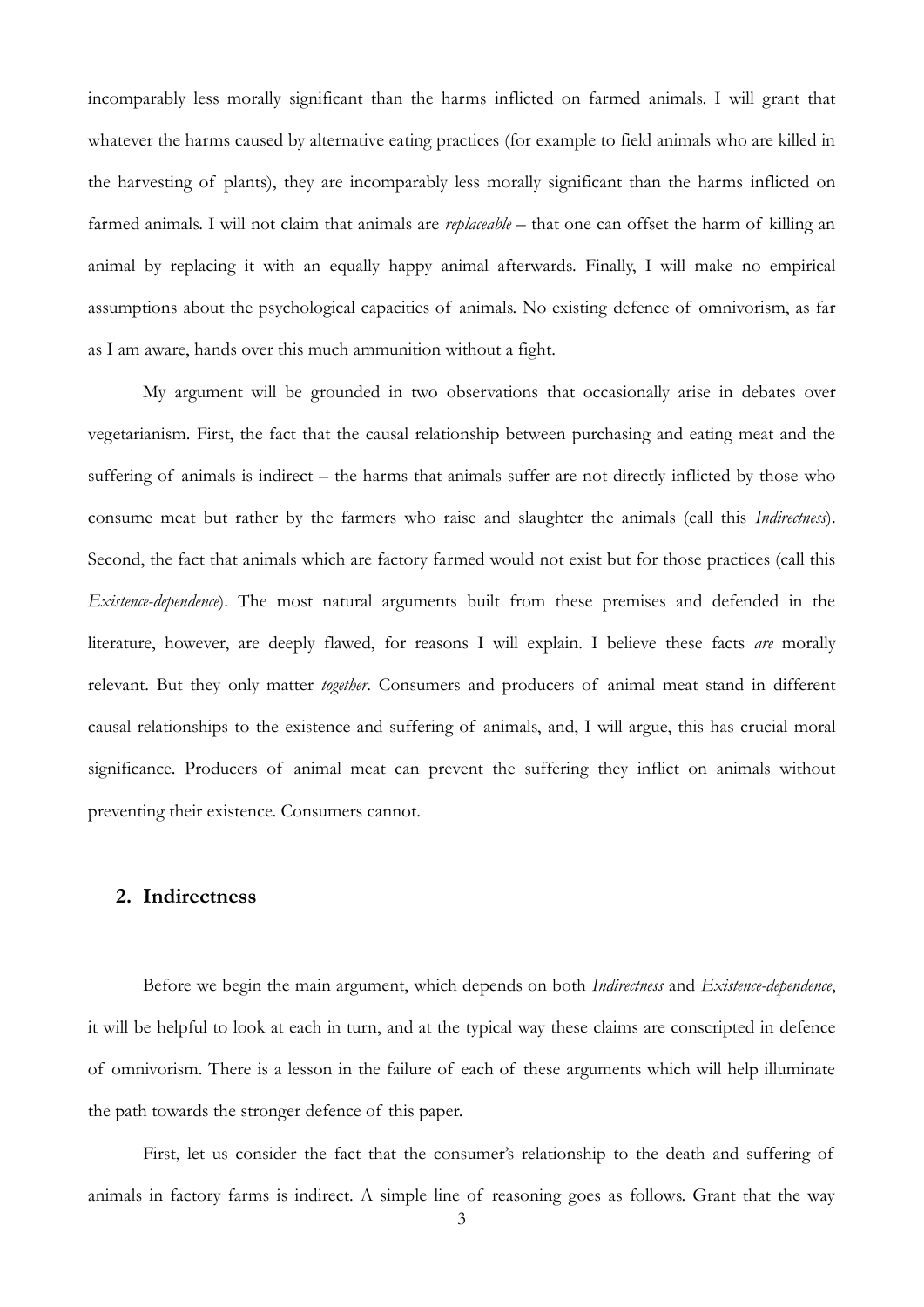animals are treated on factory farms is morally wrong. Nevertheless, the people who consume meat do not *themselves* slaughter any animals. They never pushed any animals into cages too small to accommodate them. They did not choose the equipment used to produce the meat they consume. The blood of the animals, the argument goes, is on the hands of the farmers alone.

If one teaches long enough, inevitably one will run into students who make this kind of argument. But no self-respecting philosopher should accept it, and as far as I am aware no selfrespecting philosopher does. The problem is not difficult to spot – on no plausible view are we morally responsible only for the harms we *directly* inflict. If I pay somebody else to commit murder, the fact that I was not the one who held the knife does not let me off the hook. Likewise, I could not escape criticism merely by paying someone else to see to it that animals suffer for my benefit.

So, the mere fact of indirectness does not excuse us from responsibility for the unnecessary suffering of animals on factory farms. But a more sophisticated omnivore might try to do better. The indirectness of the diner's relationship to the animals they eat, one might claim, means they do not cause the animals' suffering *at all*. The animals that they purchase are already dead, after all. It is too late for anything they do to affect those animals' fate. And the individual diner is so far removed from the decisions that affect the production of animals that they cannot expect their choice to have any effect on the suffering of future animals either. We can call this the causal impotence argument, and unlike the naïve argument above, some philosophers have defended versions of it.<sup>7</sup>

But again, the vegetarians have a response.<sup>8</sup> When you make a purchase, the standard reply goes, you signal demand for the product. The producers respond to this demand in aggregate by increasing production. For straightforward economic reasons, the amount of meat produced for consumption will roughly track the amount consumed. Now, it is true that producers do not respond to signals on an animal-by-animal basis. When a certain threshold of demand is met, they will increase production by a substantial amount, and it is impossible to predict exactly where this threshold is, or whether one's individual purchase will cause the threshold to be met. But while this may mean that any individual

<sup>7</sup> For instance, Harris and Galvin [2012].

<sup>8</sup> See Singer [1980] and Norcross [2004].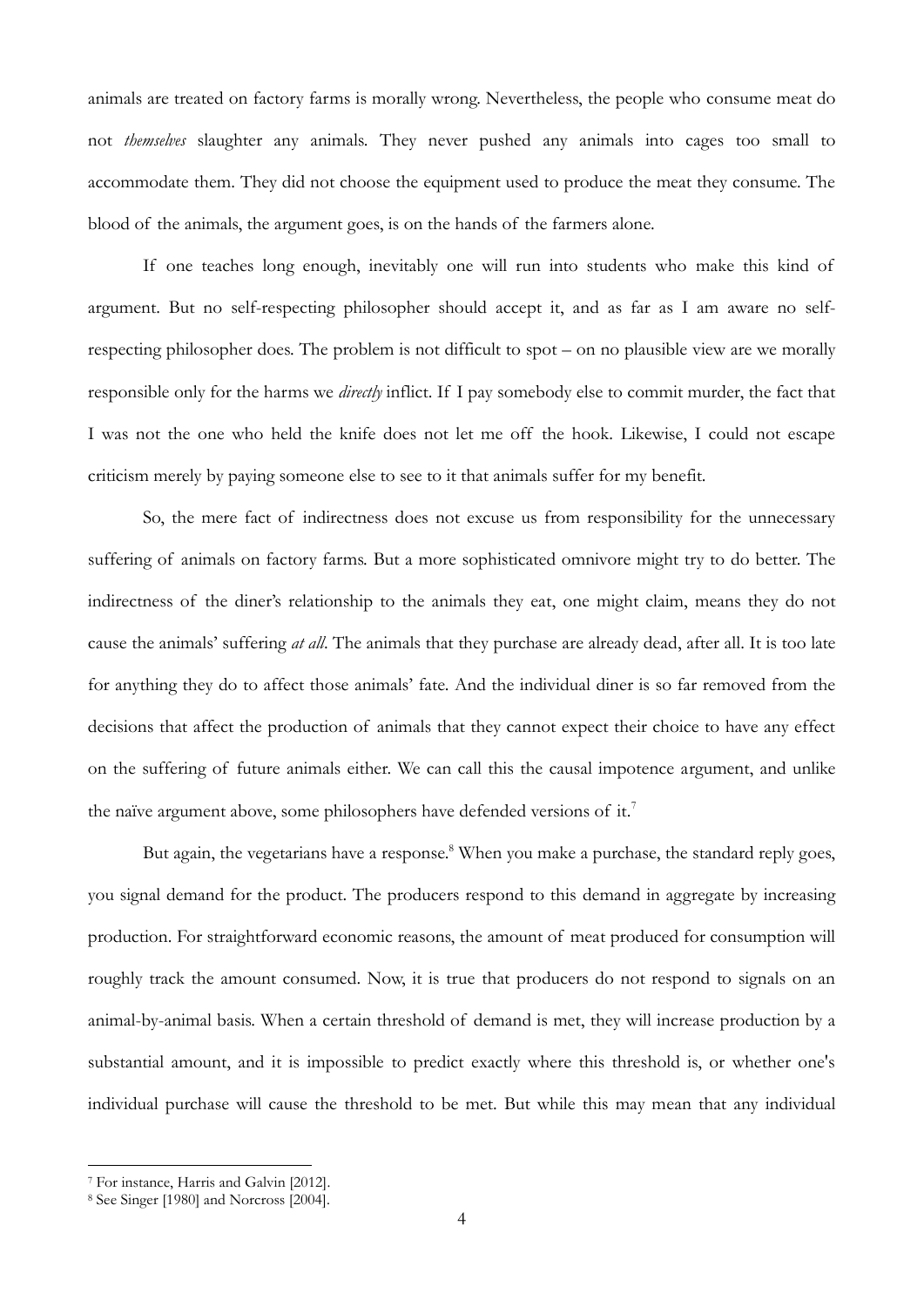purchase is very likely to have no effect,<sup>9</sup> this is offset by the fact that in the case where it does have an effect, this effect may be very large. If one in every ten thousand chickens purchased causes demand to hit a threshold that triggers the farming of another ten thousand chickens, then while it is very likely any individual chicken purchase does nothing, the *expected* contribution, calculated by multiplying the chance your action has an effect by the magnitude of the effect, still amounts to approximately one additional farmed chicken per chicken purchased. <sup>10</sup>

While some of the defenders of the causal impotence argument have tried to raise challenges for this response,<sup>11</sup> I find it compelling. Undoubtedly, the indirectness of our relationship to the suffering of animals is *psychologically* significant. It is difficult to imagine that people would be willing to eat meat produced under modern farming conditions if they had to inflict all of the harms directly. But indirectness by itself does not acquit us from blame, and the nature of the indirect relationship is not one that renders our causal contribution – or at least our *expected* causal contribution – insignificant.

I take this dialectic to be won by the vegetarian. For our purposes, however, the main lesson to learn from this is that the contribution to the harms inflicted upon animals one makes by eating meat is that one increases demand, causing (or risking causing) more animals to be produced, to experience suffering, and to subsequently be slaughtered. This will become important later.

## **3. Existence-dependence**

Now let us set the preceding discussion aside for the time being, and consider a second, independent argument in favour of omnivorism, which, unlike the argument from indirectness, purports to justify the entire practice of farming and eating meat. According to this line of reasoning, farming animals for food is permissible because those animals would not exist but for our farming

<sup>9</sup> Even this is not obvious; as Norcross [2004] notes, even if it is not itself a threshold purchase, it may cause some future threshold to be met earlier than it otherwise would.

<sup>&</sup>lt;sup>10</sup> Matters are slightly complicated by the fact that higher consumption raises prices, offsetting to some degree the effect on production of eating more meat. But this effect isn't large enough to substantially affect the argument. Incorporating information on price elasticity, Norwood and Lusk [2011, pg. 223] estimate that, on average, an extra pound of meat eaten increases production by 0.68-0.76 pounds).

<sup>11</sup> See e.g. Budolfson [2018].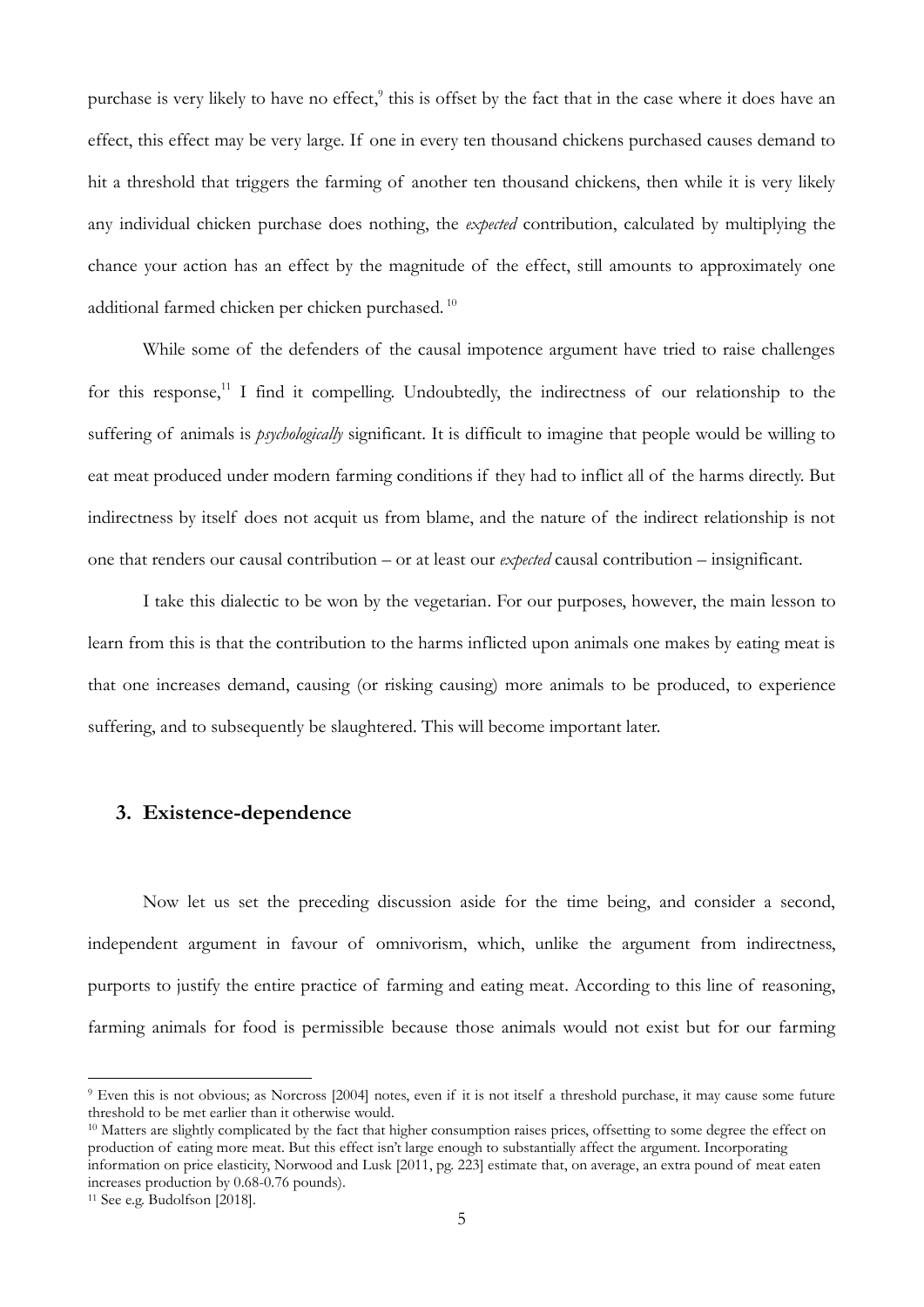practices, and they are benefited by existence. As Leslie Stephen puts it, writing over a century ago:

Of all the arguments for Vegetarianism, none is so weak as the argument from humanity. The pig has a stronger interest than anyone in the demand for bacon. If all the world were Jewish, there would be no pigs at all. [1896]

More recently, a defence along these lines has been endorsed by Loren Lomasky [2013].<sup>12</sup> Notably, this sort of defence could only apply to certain farming practices – those in which the lives of animals were at least worth living. If an animal experienced nothing but agony throughout its short life, it would not be plausible to claim that the animal is benefited by existence. Stephen, who was writing before the advent of modern factory farming practices, could perhaps be forgiven for not making this explicit.

There is a way of understanding the existence-dependence argument which is *impersonal* and a way of understanding it where it is *person-affecting* (or, if we don't want to sound like we're making assumptions about the personhood of animals, *animal-affecting*).<sup>13</sup> On the impersonal interpretation, farming practices are justified because the existence of animals in those practices makes *the world* a better place. On the person/animal-affecting interpretation, farming practices are justified because the existence of animals in those practices is good *for those animals*.

According to a view like classical utilitarianism, permissibility is determined entirely on impersonal grounds. Peter Singer, though generally opposed to the farming of animals, suggests that such a view could justify a limited omnivorism [1993, Ch. 5]. On Singer's view, the existence of happy animals is an impersonally good thing – any disvalue in killing them comes from the loss of additional impersonal goodness their continued lives would contribute. Consequently, whatever disvalue there is in their death can be offset as long as they are replaced by new, happy animals.

I'm going to set aside this impersonal version of the argument, however. Although some

<sup>12</sup> McMahan [2008] considers an argument of a similar sort, though he does not ultimately endorse it.

<sup>13</sup> I borrow this distinction from Parfit [1984].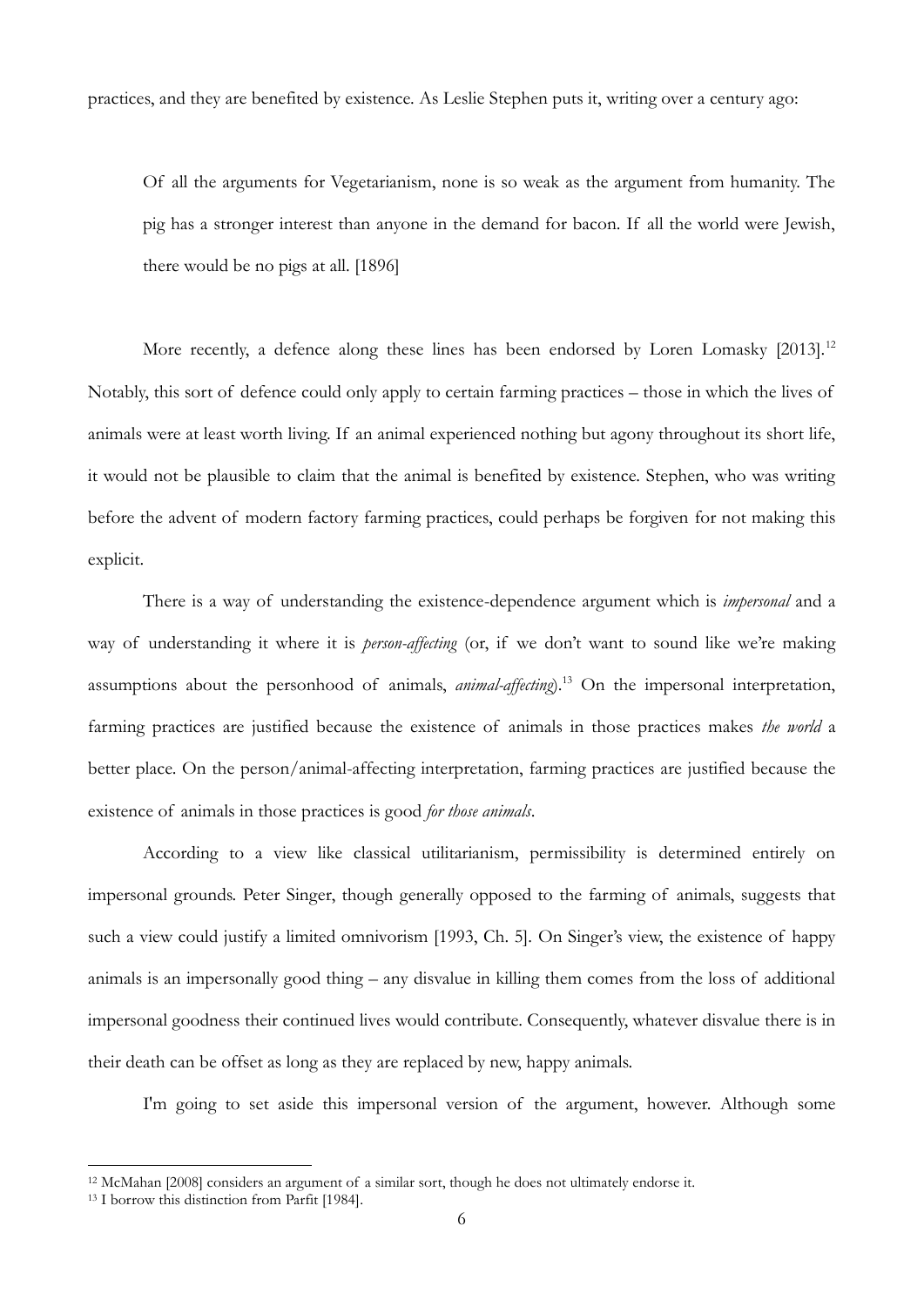comprehensive moral views license this sort of reasoning, in this paper I am concerned with arguments that do not assume any particular theory. And even within a broadly utilitarian framework, it is controversial both whether the mere existence of more happy animals makes the world impersonally better, and whether harms inflicted on one being can be offset by creating other beings with good lives.<sup>14</sup>

On person-affecting versions of the argument, which will be the focus of this paper, it is not assumed that harms inflicted upon one animal can be offset by benefits to a newly created animal. It is important to these arguments that the animals *themselves* are benefited by the practice, and not just that the world as a whole is improved. If the animals have lives worth living, and their existence depends on farming practices, the thought goes, then the practice benefits them.<sup>15</sup> And if they are benefited by the practice, they do not have grounds for any *moral complaint* against it. We benefit from the practice, since we get to enjoy eating meat. The animals benefit, since they get to exist. So, it's a win-win.

I'll argue later that there is something to the existence-dependence idea. But it cannot be used to justify our practices in the way its proponents suggest. I'll start by pointing out that it generalizes in absurd ways. Then I will give a diagnosis of the mistake.

Imagine that you discover a culture with the following unusual practice. Each set of parents treats their first two children very well, with all the love and affection that parents give to their children in our world. These children live full, happy lives, and carry on the family name. But after they have secured their bloodline, most families continue to have more children. The parents have these children only because they enjoy abusing them. The extra children live in squalor and are regularly beaten violently by their parents and older siblings. When they become old enough to fight back, they are killed. Nevertheless, the beatings are infrequent enough that the children's lives are worth living, and

<sup>&</sup>lt;sup>14</sup> The canonical presentation of these issues in population ethics can be found in Parfit [1984]. See Visak [2013] for a discussion specifically with respect to animals and within the context of utilitarianism.

<sup>15</sup> One might worry about the claim that beings *benefit* from having a good existence, on the grounds that had they not existed, they could not have been *worse off*, since they simply would not have any quality of life at all [Bramble 2015]. But as McMahan [2008] and Parfit [2017] point out, it is plausible that existing with a good life can be good for a person in a *noncomparative* way. So we should allow that there can be existential benefits (to people who have lives that are worth living) and existential harms (to people with lives that are not worth living). In any case, the reasoning that denies that animals would benefit from existence would also deny that animals can be harmed by existence, and this would be enough for the person-affecting strategy to challenge the existence of harm-based reasons against omnivorism.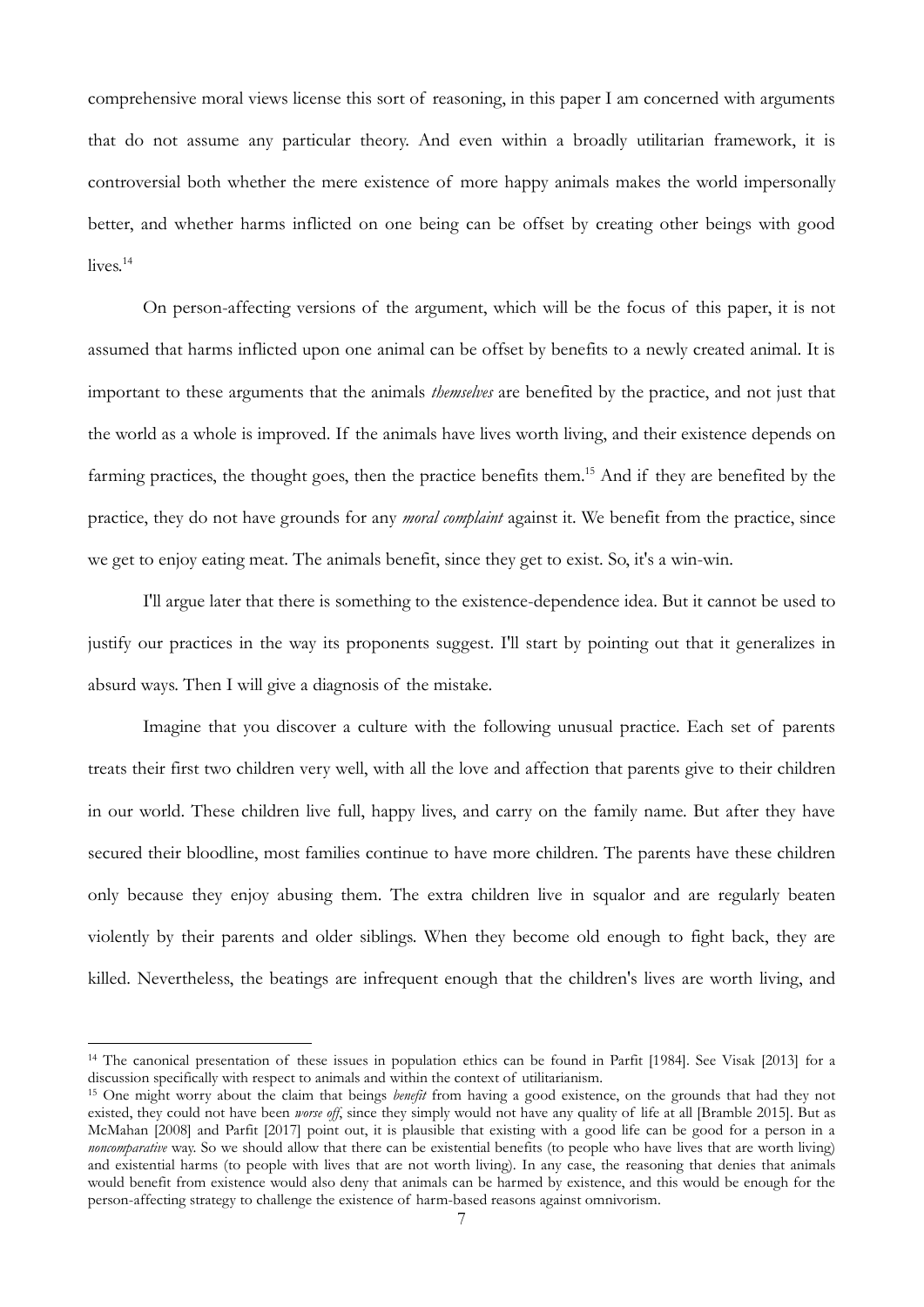they are, overall, glad to be alive.

If the existence-dependence argument above is good, then it seems this culture's treatment of their third and fourth children is justified. After all, if the practice of abusing children did not exist, the parents would stop at two children and have no more, and none of the abused children would exist at all. Their lives are worth living, so they are benefited by existence. By parallel reasoning, then, they have no complaint against their treatment, and the harms they suffer are not a moral strike against it. This consequence, I take it, is absurd.

In response to a worry that his argument would overgeneralize to human beings, Lomasky appeals to a familiar line about the different status of humans and animals with respect to rights. While the practices above do benefit the humans under them, he suggests, they violate rights that humans, but not animals, possess – for example, the right not to be killed. It is not permissible to violate these 'rightful liberties' even for a person's own good.

I do not think that this is a very satisfying response. First, the view that *no* benefit to a person could override the prima facie right not to be killed is contentious, and here the benefit is of the most substantial sort - it is *having a life at all*. Indeed, part of what the people under these practices gain by existing are the very conditions for having rights – the rationality, for example, which on many such views gives human beings their special value. So, it is far from obvious that a similar justification would not be available even if we take rights on board.

More importantly for our purposes, however, this strategy would make the success of the existence-dependence argument parasitic on controversial claims about rights and moral status, which is something the omnivore would prefer to avoid. The position of the argument is a bit precarious. On the one hand, the argument is only necessary if animals have a moral status that requires us to respect their interests. On the other hand, it would only avoid the objection if animals have a substantially different moral status than human beings - different, moreover, in precisely the right respects to block the generalization of the argument.

In any case, I think we can refute the argument more directly. The problem with the existencedependence argument as stated is that to justify on harm-based person-affecting grounds a practice that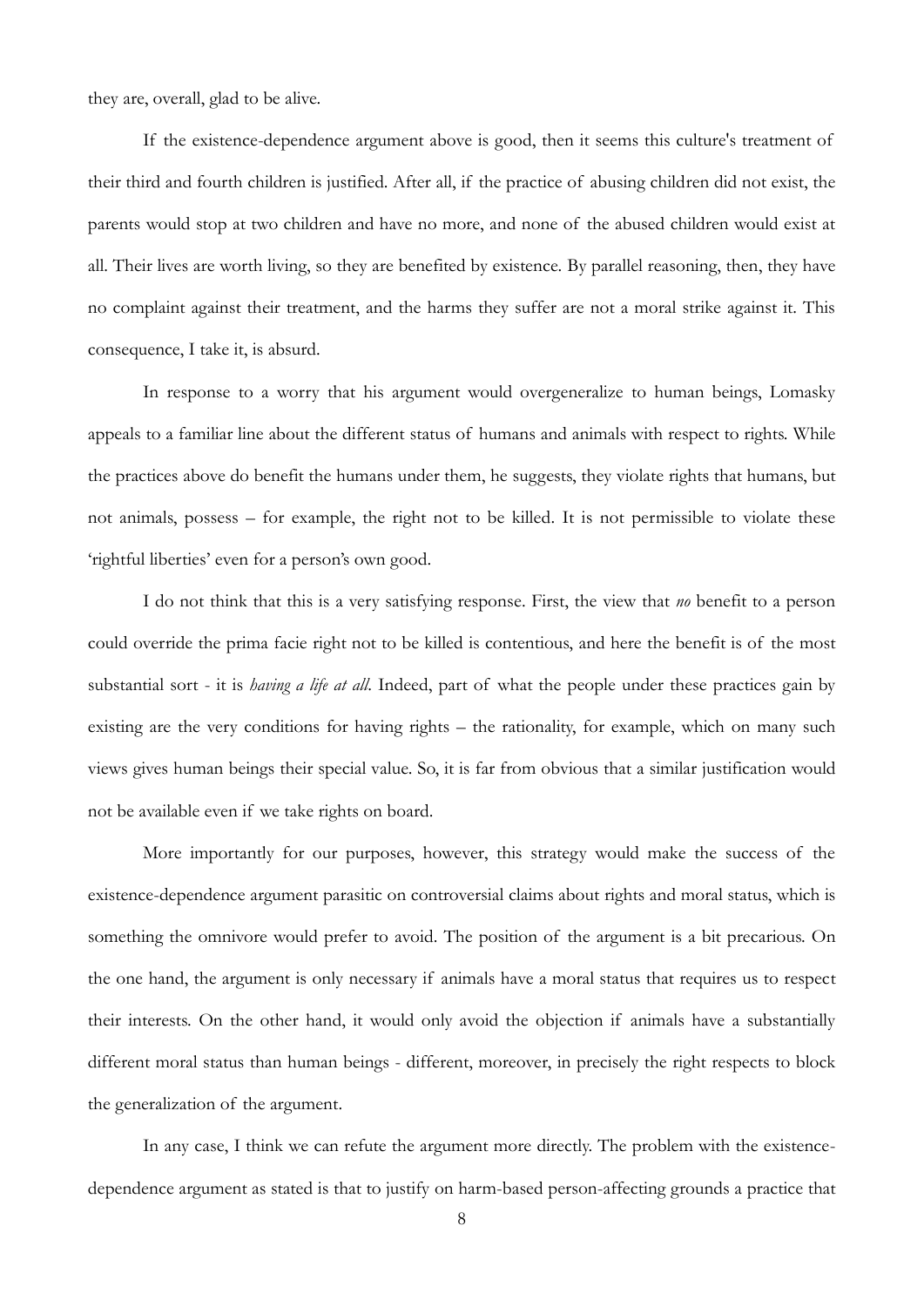involves the creation of people or animals, it is not enough to show that the existence of *the entire practice* is better for those under it than the nonexistence of the entire practice. As Bramble [2015] points out, farming practices involve multiple parts – bringing animals into existence, and then treating them in a particular way. The practice is not justified unless both of these parts are justified. And the second part can be wrong, in virtue of giving worse lives to the animals than they might have had [pg. 138] even if the first is a benefit to those animals.

Let Theodore be one of the third-born in our thought experiment. It is better for Theodore that the entire practice has existed than that none of it exist. But take any particular act of abusing Theodore. Theodore does not benefit from that act. And his existence does not depend on *that* act being performed. Perhaps Theodore would not have been born were it not for the earlier existence of the practice and the abuse of other children that entailed, which gave his parents the intention to have a child to abuse for themselves. But that does not make it okay, as far as Theodore's interests are concerned *now,* once he already exists, to continue the practice, and carry out the rest of the parents' harmful intentions. If someone's parents would never have met but for being slaves, this takes no weight away whatsoever from their objections to being enslaved themselves.

Similarly, it is perhaps true that the pigs being killed or abused on farms today would not exist but for the history of that practice. But the most this shows is that they do not have a complaint, on their own behalf, against the *earlier* acts in that practice. Now they have already been born. The farmers are not compelled by history to continue the practices or carry out the intentions that motivated them to cause the pigs' birth. And the pigs do have a complaint against their current treatment, because the farmers had options available to them which would have led to less suffering and/or a less untimely death for those pigs.

#### **4. The Diner's Defence**

Let us take stock of what we've learned so far. We saw that the mere fact that our causal relationship to animal suffering is indirect does not by itself offer absolution for the suffering of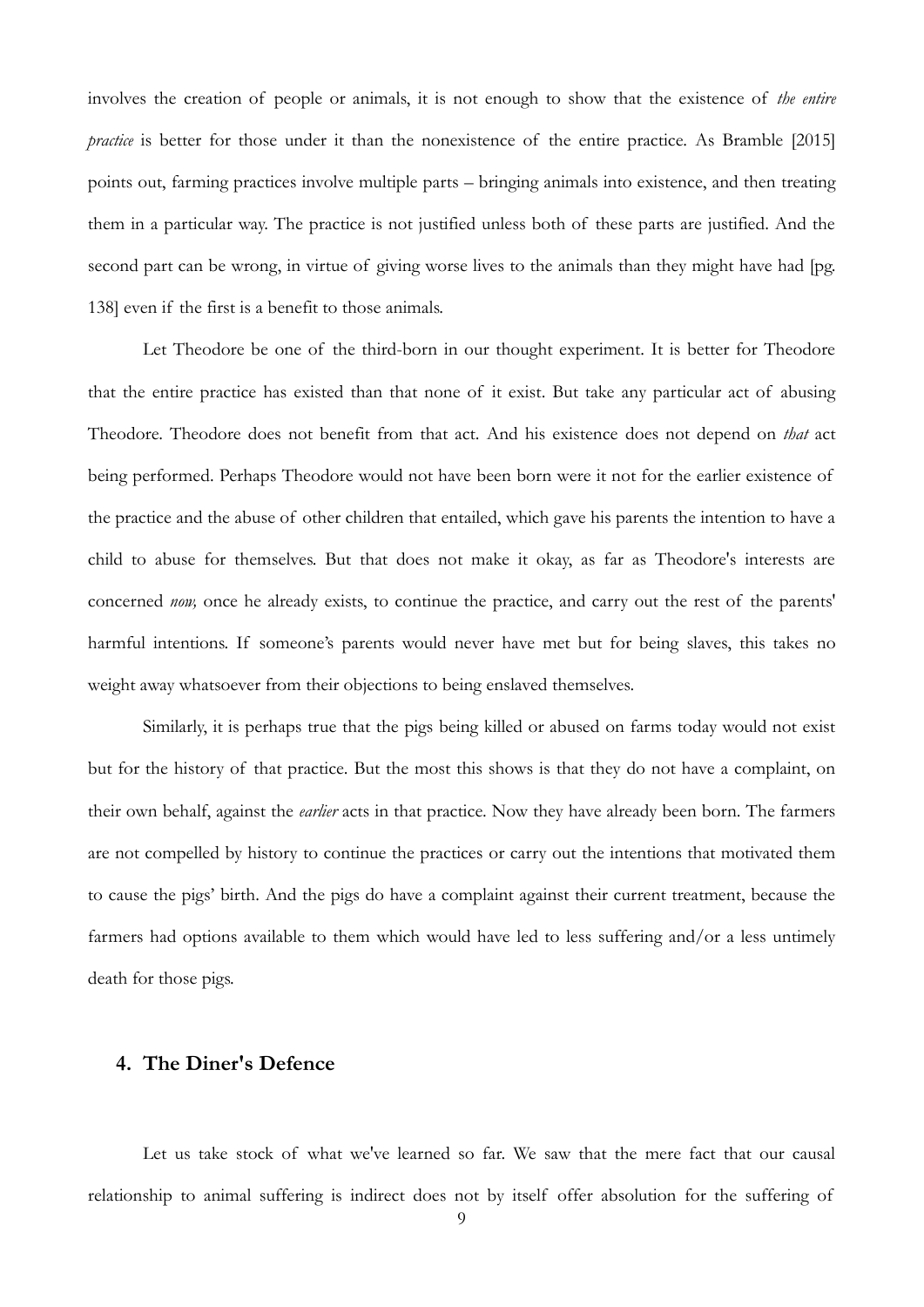animals, and that our actions are not causally impotent with respect to the suffering of animals. Our actions create demand which leads to animals being bred, farmed, and slaughtered, in a way that is significant even once we take the chances of making a difference into account.

We also saw that the fact that the animals being farmed would not exist but for those practices could not justify the conditions of their farming, because while the animals may not have a moral complaint against the acts involved in the practice which were necessary for their existence, they can have complaints against the acts that are unnecessary for their existence, including all of the choices made after their birth about their treatment.

Now I want to propose a way to draw together these lessons to produce a successful defence of eating meat. There is an insight in the existence-dependence argument that I think is correct. It is this: *an animal or person does not have a harm-based complaint against an act which causes them to exist, if no alternative act would have led to their existence, and their existence is good for them.* This is true even if their existence involves many wrongful harms being inflicted upon them. Children who live good but imperfect lives do not have a complaint against their parents for bringing them into existence. In a sense, the parents are causally responsible for all the suffering in their children's lives – there would be none if the parents had not conceived. But likewise, they are responsible for all the happiness in those lives. The children might have something to complain about if the suffering were not outweighed, but otherwise, they have no complaint arising from their own interest against the acts that brought them into being.

The children may, of course, have other legitimate complaints about their treatment by their parents. If their parents abuse them, like the third-born in our earlier example, the children have a complaint against that. And this is why existence-dependence cannot be used to justify the entire practice, in both Theodore's example and in the case of factory farming. For not all acts involved in those practices satisfy the existence-dependence condition, properly formulated above.

Here is where indirectness steps in. The nature of the indirect relationship between the consumer and the treatment of animals implies an asymmetry between producers and consumers. This is the second crucial point. *Producers of animal meat have control over whether animals suffer and die which comes apart from their control over whether those animals exist. Consumers of animal meat do not.*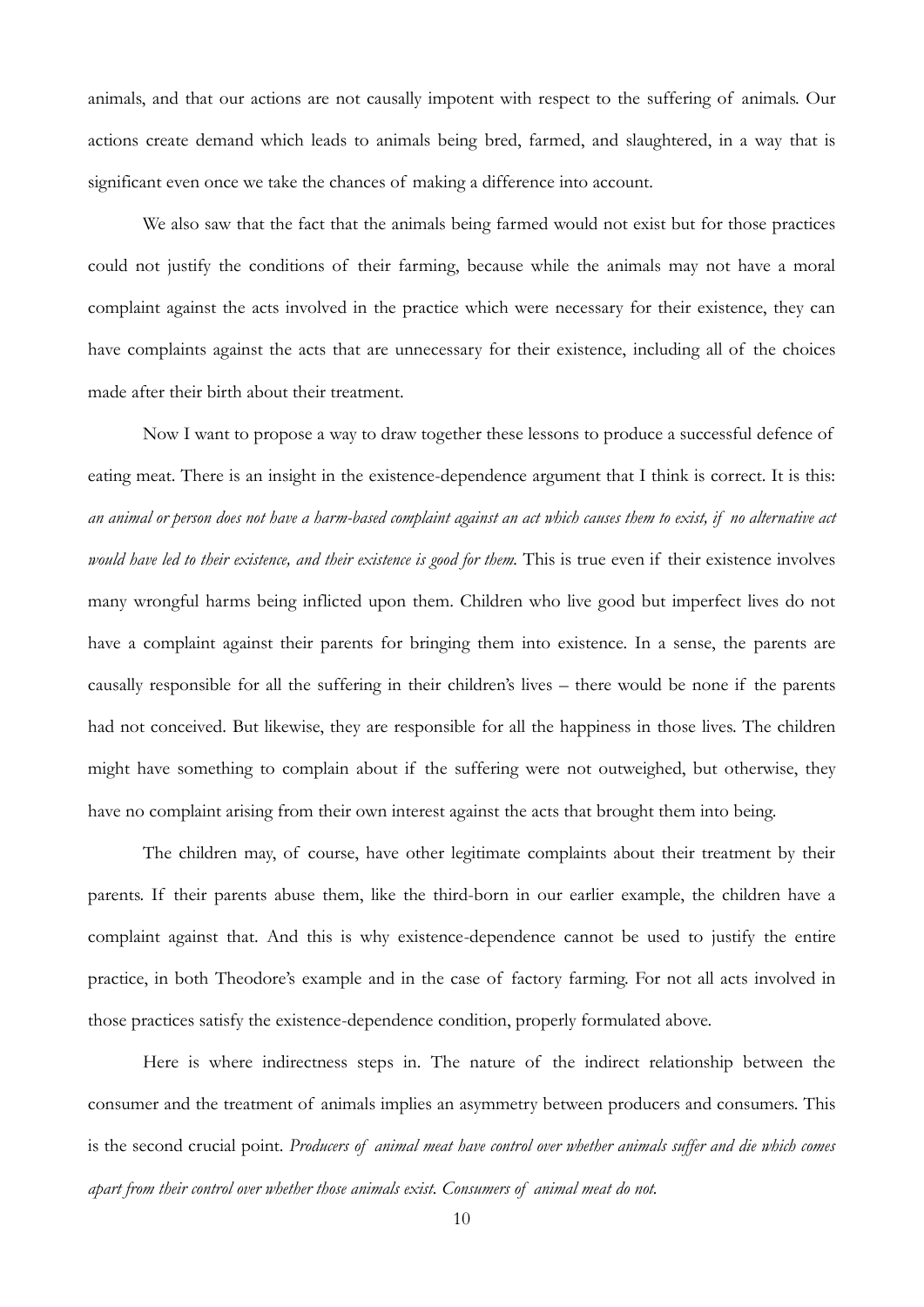This second claim rests on an empirical assumption - that the effect of the diner on demand is largely realized through the creation of new animals which are farmed, and not through the increased mistreatment of individual animals who already exist or will exist no matter what the diner does. For some possible practices, such as those in which meat is provided through the hunting of wild animals, this assumption may not be true, and the diner's defence will not apply. But I think there are good reason s to suspect that in modern practices, this assumption is true. The lives of factory farmed animals are heavily scheduled, and it is unlikely that increased demand would mean any significant number of animals destined for better things are redirected onto someone's plate, rather than new animals being bred. Moreover, it is implausible that any *existing* animals will be affected, because of the time it takes for the economic signals sent by the diner to serve as inputs into a decision and for that decision to be implemented, compared to the relatively short lifespans of farmed animals. Finally, unless the conditions of animals' creation are causally isolated from decisions about the conditions in which they live, any major overhaul of farming conditions potentially brought about by a diner's choices will be enjoyed almost exclusively by animals that would not otherwise exist. I think this is enough to justify a presumption that existing defences of vegetarianism have not even attempted to undermine.

To see concretely how the argument works, take an individual pig, Dickey, who is born, raised, and slaughtered. Dickey's existence, his suffering, and his death are the causal product of both the actions of a farmer (or many farmers), and the actions of a diner (whichever diner, we might say, sent with their pork purchase the threshold demand signal which led the farmer to increase production, leading to his birth). With respect to the farmer, Dickey's existence is the product of one set of choices – for instance, the decision to breed his mother. His suffering and death are the product of another – the decision to use small cages, the decision to slaughter him, and so on. With respect to the diner, however, there is just one decision – the decision to purchase pork, which is causally responsible both for Dickey's existence, and for his suffering.

What this means is that there is something the farmer could have done which would have prevented Dickey's suffering and untimely death without preventing his existence. But there was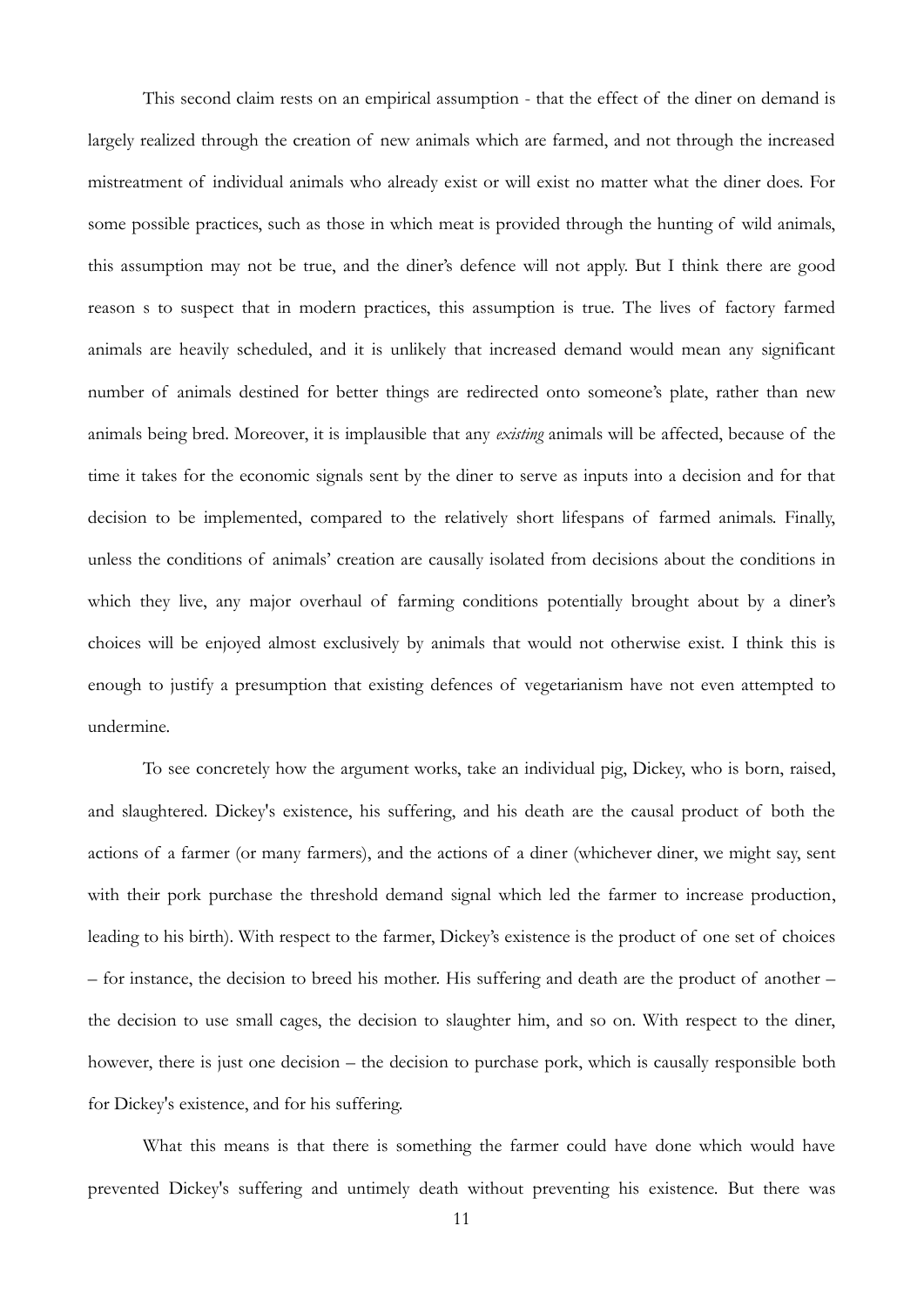nothing that the diner could have done which would have prevented Dickey's suffering or untimely death without preventing his existence entirely. This is morally important. Dickey has a complaint against the farmer – not for bringing him into existence, but for putting him in a tiny cage, and for slaughtering him. But if Dickey's life were worth living, he does not have a complaint against the diner. The diner could not have saved him – they could only have prevented him from existing, and that would not be in Dickey's interest.

The implication of this argument is that *it is not wrong for harm-based reasons to cause someone to exist who is then abused by someone else, provided that their lives are worth living, and there was no alternative act which would have caused them to exist with a better life.* This is the typical position of the diner in relation to the animals their purchase affects.

This principle, I claim, is plausible even when applied to uncontroversial full-moral-status human beings – a test failed spectacularly by almost every existing defence of omnivorism, including Lomasky's appeal to existence-dependence.

Imagine that you are at a convenience store considering whether to purchase a piece of chocolate, and a perfectly reliable Oracle who is waiting behind you in line taps you on the shoulder and gives you the following information: if you purchase the chocolate, through a complicated series of events triggered by your purchase, a boy named Theodore will be born as a third child to a family which will abuse him in many morally terrible ways, and he will die young. Nevertheless, Theodore will have a life worth living – he will be glad to be alive, though he will regret the way he is treated. If you do not purchase the chocolate, Theodore will never be born. For good measure, the Oracle shows you a sketch of what Theodore will look like, a hint of sadness in his eyes.

Intuitively, it is not wrong to buy the chocolate. And this intuition is not grounded in mere causal distance or in the fact that the chain leading to Theodore's suffering is mediated through the agency of another. If the Oracle had told you that Theodore will exist no matter what, and purchasing the chocolate would, through an equally complicated series of events, cause him to suffer additional abuse that he would not otherwise face, it would be clearly wrong to buy the chocolate.

The diner's defence amounts to the claim that things are not any worse if the chocolate were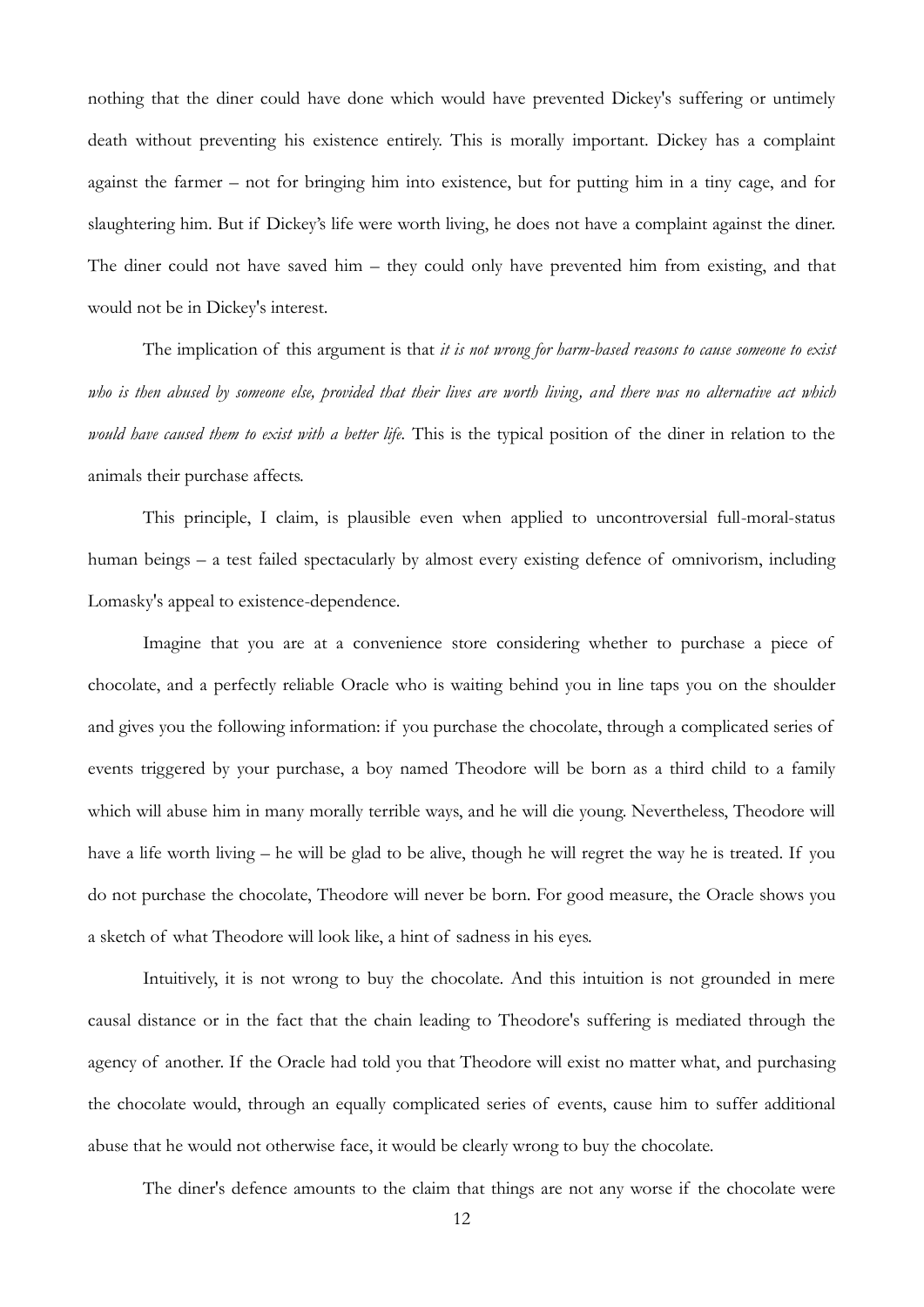pork, and if the Oracle had shown you a picture of Dickey instead.

#### **5. The Non-Identity Problem**

The diner's defence shows, I believe, that as far as harm is concerned, it is not wrong to consume meat. But a little more must be said before we can be sure *which* meat we are permitted to eat, both at the level of theory and in practice.

We have already discussed why the argument would be limited to meat produced in conditions where life is worth living. Are there any additional constraints? Features often attributed to humane farming practices, for example in what McMahan [2008] calls 'benign carnivorism' – the animals having lives better than they would in the wild, living a large portion of their lifespan, being killed painlessly, and being replaced, are not necessary. Even if the Oracle told you Theodore's life did not meet conditions of this sort, it would not seem wrong to buy the chocolate. This suggests that perhaps the lives-worth-living bar is the *only* condition. Ultimately, I think this is basically correct. But we should not be too quick on this point.

So far, I have been assuming that the diner's choice is simple: order the meat or order vegetarian. If there is only one kind of animal and it is raised with a life worth living, then I think we have shown that it is permissible to order it. But in the real world we have many options when it comes to ordering meat. There are different kinds of animal, and even within a species, some animals are raised in better conditions than others. Are we obligated to eat animals that are raised in the *best*  conditions?

This question turns out to be rather complicated. Suppose I can order two kinds of steak, one of which was raised in conditions which only barely pass the worth-living bar, and the other in conditions that are quite a bit better than that. My purchase, we'll assume, would raise demand for whichever kind of beef I order, and bring into existence (or risk bringing into existence) more cows in those conditions. But at the level of individual identity those cows would not overlap – the cows I bring into existence by ordering the more humane beef are entirely different individuals than the cows I bring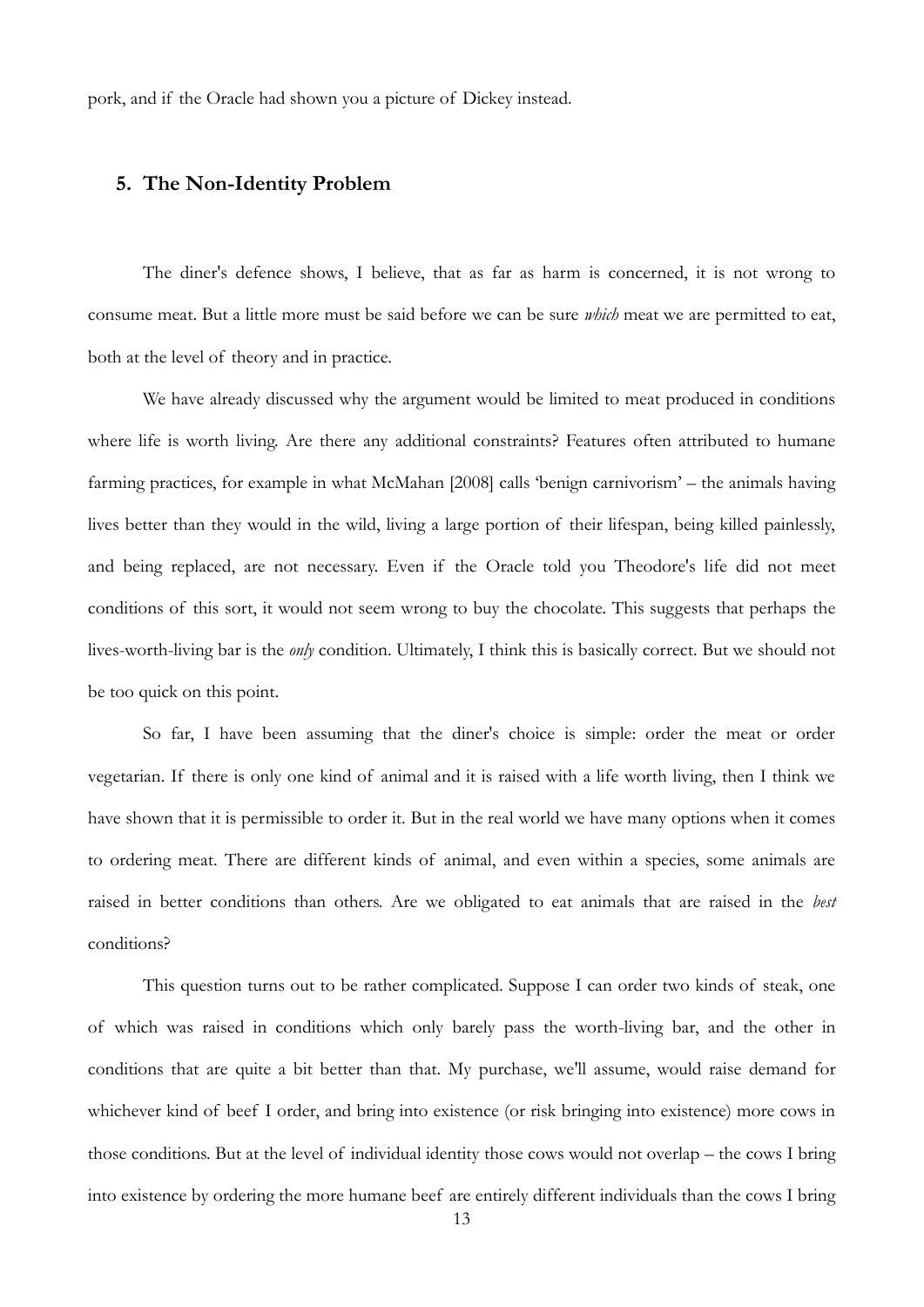into existence by ordering the less humane beef. On the face of it then, by person-affecting criteria, it seems that no matter which beef I order, none of the cows will have a complaint against my act.

This case is closely related to a set of puzzles Parfit [1984] famously discusses under the label of the *Non-Identity Problem*. Parfit argues that if a woman has the choice to conceive one of two children, both of which would have lives worth living but one of which would be born with a severe defect that negatively impacted its quality of life, it would be wrong for her to conceive the one with the defect. Similar reasoning would suggest that I must order the more humane beef. But Parfit's response is controversial. In his thorough book-length treatment of the topic, David Boonin [2008] argues that accepting Parfit's judgment about the conception case ultimately leads to even more counterintuitive implications elsewhere, and so that even in that case, it is permissible to bring about the existence of the child with a worse life.<sup>16</sup>

I find Boonin's argument compelling, but the issue is too complicated to fully explore here. I will say only a few brief things in favour of the view that ordering either dish is permissible. The case of the two steaks is different from the conception case in ways that may be morally relevant. First, ordering the two steaks is not (in the normal case) exclusive, in the way choosing to conceive the children is. Ordering one of the steaks doesn't prevent you from ordering the other. This makes the steaks case more like two independent decisions – first, whether to bring one cow into existence, and second, whether to bring the other. Even Parfit does not think it is wrong to bring the child with the worse life into existence, if your choice is between that and no child, and that it is not wrong to bring no child into existence, even if your alternative is the child with a very good future. If this sequence of decisions on the part of a mother (far enough apart temporally that the choices do not exclude each other) does not seem wrong, then it suggests ordering either steak is permissible.

Second, in the case of the mother's choice, her intention is to bring someone into the world, while in the case of the diner's choice, the creation of a new being is merely a foreseen potential sideeffect. It is not implausible to think that bringing the best possible life into being might matter more

<sup>16</sup> It is worth noting that it is consistent with the claim that it is *permissible* to bring into existence the child with the worse life that it would be *better* to bring into existence the other child.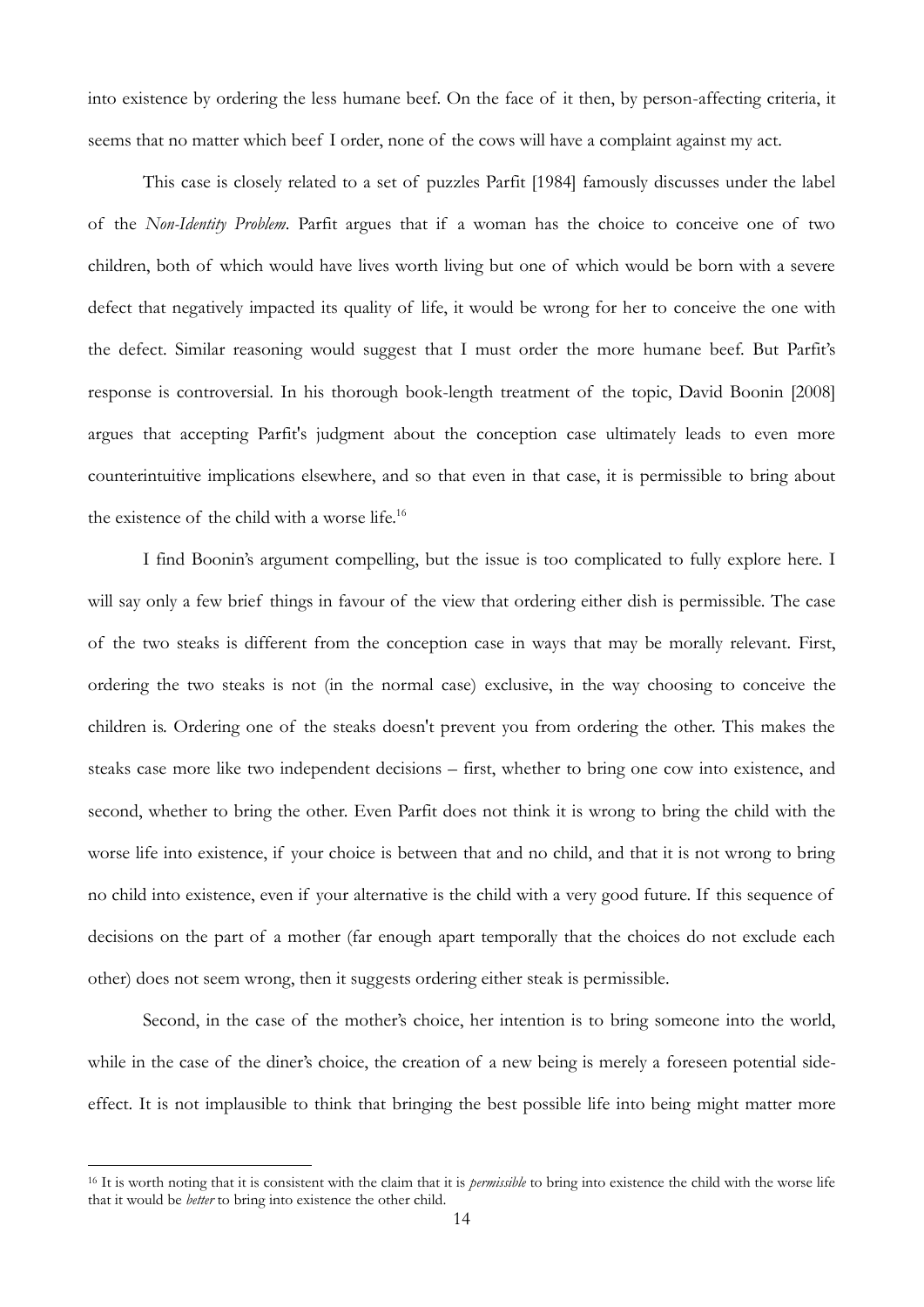when bringing someone into existence is the intention.

Finally, in cases that more closely resemble the choice between steaks, I think intuition does not clearly condemn making a choice which leads to someone worse-off coming into existence. Suppose that at the convenience store, there is a whole array of snacks in front of you, delicious in different ways and to different degrees. The Oracle has conveniently attached to each a dossier of a child that will someday be born if you purchase that particular snack. Some of them have miserable lives, some of them have lives which are fantastic, and some of them have lives which are merely mediocre. It is wrong, it seems to me, to buy any of the snacks attached to a dossier of a child with a life that is worse than nothing. But it does not seem clearly wrong to order any of the snacks where the child has a decent life, even if you leave snacks on the shelf with better dossiers attached.

## **6. Which Meat Can We Eat?**

If the reader does not share my judgment about the two steaks, then it would seem that the omnivore must take care to eat only the most humanely produced meat available to them. Otherwise, it should be permissible to eat any meat as long as it is produced under conditions that are better than nonexistence. What does this mean in practical terms?

Unfortunately, settling the question of which animals are raised in conditions better than nonexistence is too difficult for us to attempt here, partly because judging the value of lives is a difficult philosophical and empirical challenge of its own, and partly because farming practices differ between countries and across time. In the case of humans, we might get at least a first pass at such judgments by simply asking a person how they feel about their own life, or whether they would rather never have been born. But we cannot get these answers from nonhuman animals, and what I have to say here must be speculative. At least one thing should be relatively uncontroversial – at the time of this writing, many common factory farming practices do not produce animals with lives worth living.

Egg-laying hens in the United States, for example, frequently live their lives in battery cages with as little as 67 square inches of space per hen. They do not have space to spread their wings or to satisfy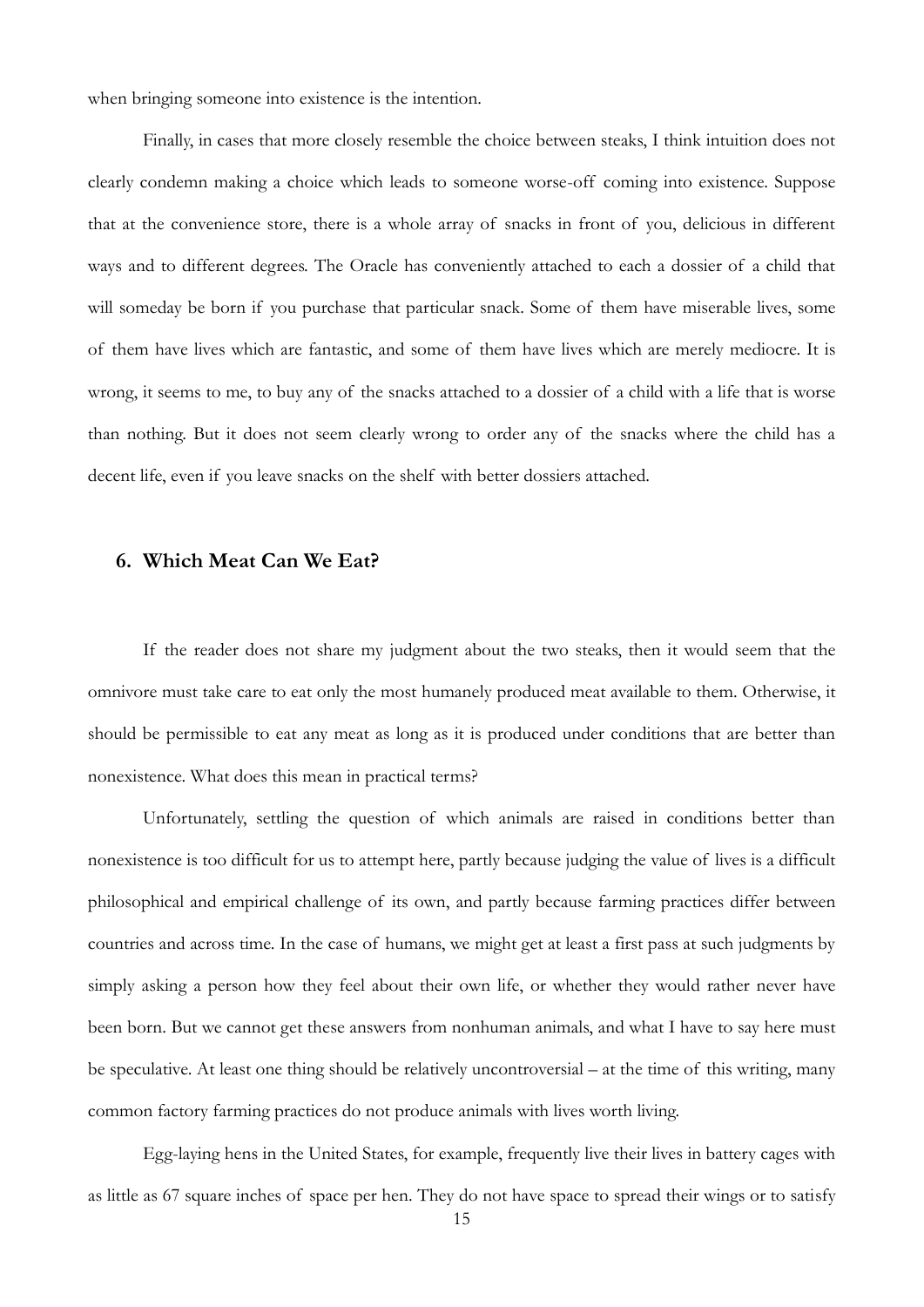powerful natural behavioural urges such as dust bathing and spend most of their lives in a state of extreme stress. A significant portion of these die during confinement from asphyxiation or dehydration. Because these conditions frequently drive them to extreme and injurious behaviour such as pecking at themselves or other hens, much of their beak is often severed without anaesthesia. This kind of life does not seem remotely worth living.

In other intensive farming practices, it is less clear whether animals have lives worth living. Perhaps the best case can be made for beef. The typical beef cow in the United States spends approximately half of its life (around seven months) grazing, and most of the rest in a feedlot being fattened for slaughter. They suffer significantly during the processes of branding, dehorning, and castration, and during travel and slaughter itself. Because of the significant time spent out of confinement and away from acute sources of stress, a case might be made that such lives pass the bar. Emphasizing recent positive advances in the treatment of cattle, this is the judgment of animal scientist and humane farming proponent Temple Grandin [Johnson 2015].<sup>17</sup>

To be safe, however, a conscientious omnivore convinced by the diner's defence should look into practices in their own country, and limit their consumption to meat, preferably beef, that is produced in conditions better than those at the most intensive farms.

## **7. Conclusion**

1

The diner's defence is not meant to be a conclusive argument against moral vegetarianism. It is a defence against the most common type of reasoning against eating meat – namely, that it contributes to the harms and unnecessary slaughter inflicted upon farmed animals. Almost all moral vegetarian philosophers accept some argument of this sort. But there are other arguments against eating meat that the diner's defence cannot undermine, since they do not appeal to harms inflicted as a result of purchasing meat. One possible lesson to draw, then, is that vegetarians should turn their attention to these other arguments.

<sup>17</sup> For discussion of the conditions of different animals under modern factory farming practices, see e.g. Rollin [1995].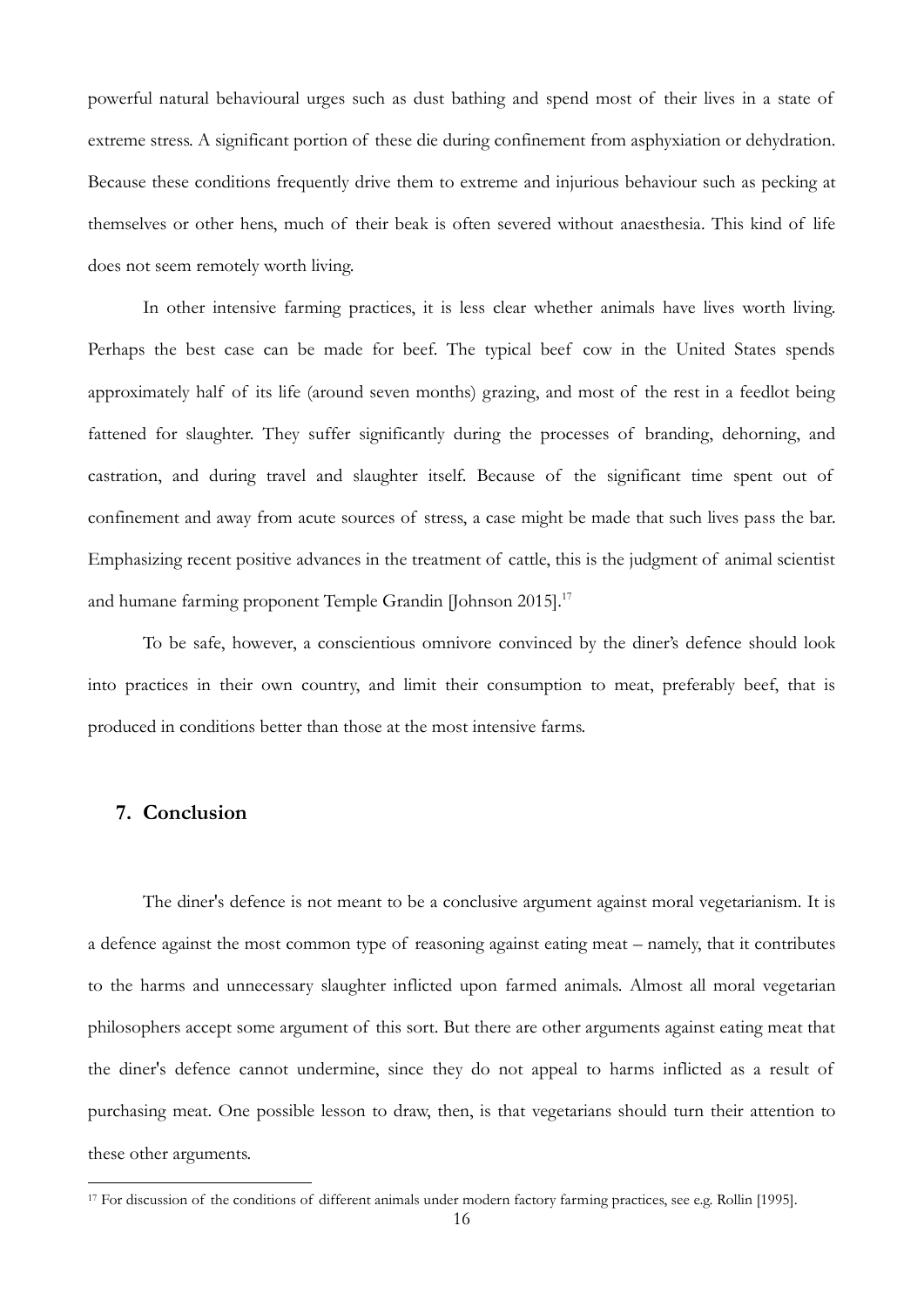It may be that eating meat is wrong because of its effect on the *environment* [Henning 2011]. It may be wrong because of its *symbolic* value – that being a vegetarian is a way of 'standing for the good.' [Cuneo 2015] It may be wrong because it amounts to a kind of *complicity* in the wrongdoing of the farmers [Driver 2015]. It may be wrong because it is *benefiting from* wrongdoing [Curnutt 1997]. It may be wrong because it is *rewarding* wrongdoing. It may be wrong because eating meat while knowing that it was produced immorally is a failure of *virtue* [Nobis 2002].

It is notable that the diner's defence leaves many of these open precisely because it does not defend the practice of eating meat by defending the practice of farming it. These arguments appeal to moral reasons that are more controversial than our moral reasons not to cause harm, which every plausible view accepts. And the reasons involved are, I think, generally weaker than harm-based reasons. For example, perhaps enjoying videos of cruel pranks is wrong because it fails to stand for the good, or benefits from wrongdoing, or manifests some vice. But it is not *as* wrong as committing a cruel prank. So even if ultimately, one of these other arguments is successful, the diner's defence might show that the actions of omnivores are *less* morally bad than we otherwise might think, and that we should be sceptical of the more extreme claims of moral vegetarians – that eating meat is as bad as torturing puppies, for example [Norcross 2004], or setting kittens on fire [McPherson 2014].

I want to end with a note of caution. I have presented the argument in this paper because I think it is correct. But I am also worried that it is dangerous. There is a risk that ameliorating our sense of guilt for eating meat can make us complacent about the great wrongs that are inflicted upon animals in factory farms. This would be a failure to appreciate the limited scope of the diner's defence. I once thought that eating meat was indefensible, and now I am not so sure. But I remain convinced as much as ever that the treatment of animals in the last century will be remembered as one of the darkest blots in our shared moral history.<sup>18</sup>

<sup>18</sup> For invaluable feedback on earlier drafts of this paper, I would like to especially thank Bob Beddor, Ben Blumson, Alexander Dietz, Preston Greene, Joe Horton, Qu Hsueh Ming, Michael Pelczar, and Neil Sinhababu, as well as two anonymous referees for this journal.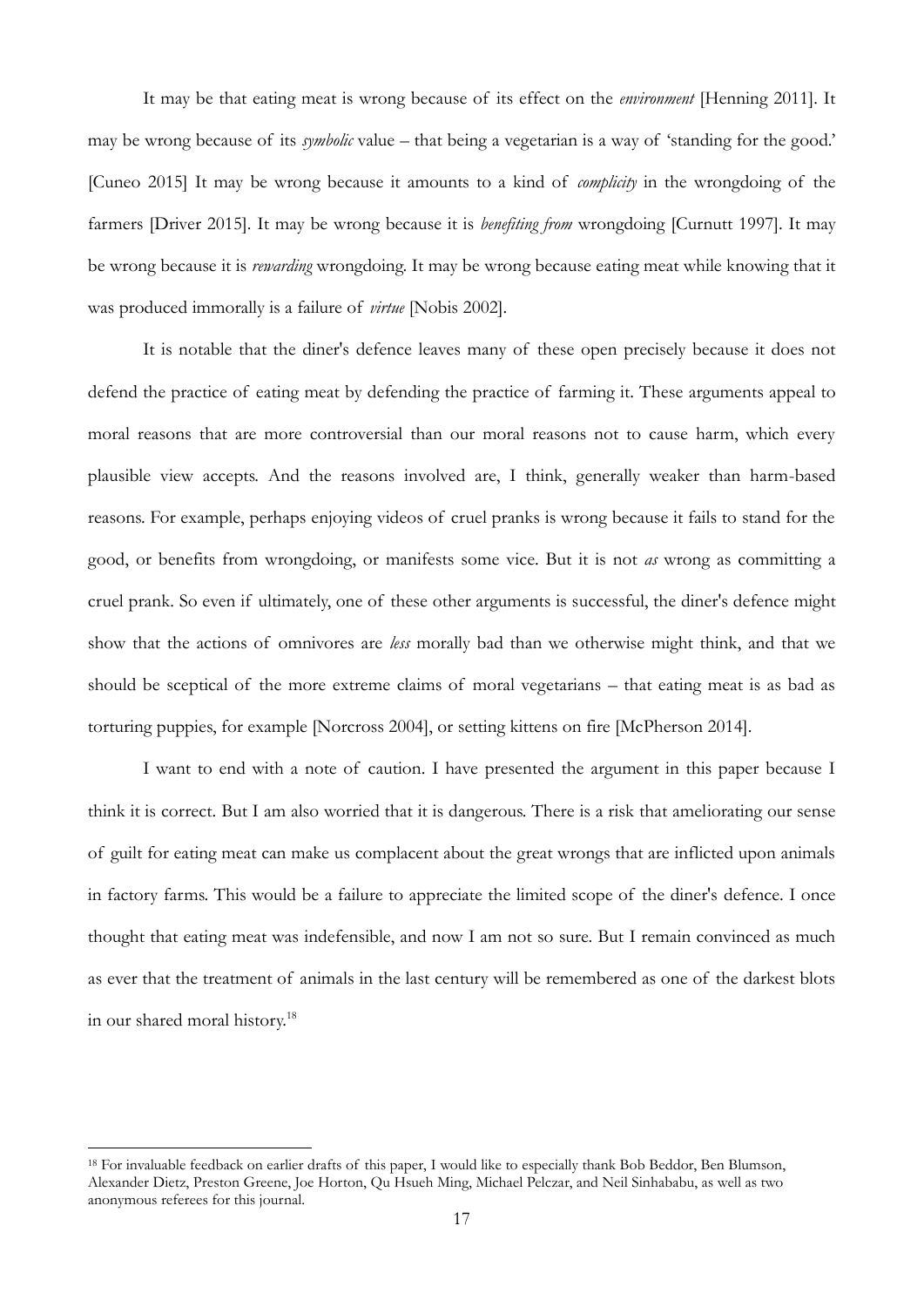#### **References**

- Boonin, David 2014. *The Non-Identity Problem and the Ethics of Future People*, Oxford: Oxford University Press.
- Bramble, Ben 2015. The Case Against Meat, in *The Moral Complexities of Eating Meat*, ed. Ben Bramble and Bob Fisher, Oxford: Oxford University Press: 135-52.
- Budolfson, Mark 2018. The Inefficacy Objection to Consequentialism and the Problem with the Expected Consequences Response, *Philosophical Studies*, advance online publication, URL = <https://doi.org/10.1007/s11098-018-1087-6>
- Cuneo, Terence 2015. Conscientious Omnivorism, in *Philosophy Comes to Dinner*, ed. Andrew Chignell, Terence Cuneo, and Matthew C. Halteman, New York: Routledge: 21-38.

Curnutt, Jordan 1997. A New Argument for Vegetarianism, *Journal of Social Philosophy* 28/3: 153-72.

- Driver, Julia 2015. Individual Consumption and Moral Complicity, in *The Moral Complexities of Eating Meat*, ed. Ben Bramble and Bob Fisher, Oxford: Oxford University Press: 67-79.
- Harman, Elizabeth 2011. The Moral Significance of Animal Pain and Animal Death, in *The Oxford Handbook of Animal Ethics*, ed. Tom L. Beauchamp and R.G. Frey, Oxford: Oxford University Press: 726-737.
- Harris, J.R. and Galvin, R. 2012. 'Pass the Cocoamone, Please': Causal Impotence, Opportunistic Vegetarianism and Act-Utilitarianism, *Ethics, Policy, and Environment* 15/3: 368-83.
- Henning, Brian G. 2011. Standing in Livestock's 'Long Shadow': The Ethics of Eating Meat on a Small Planet, *Ethics and the Environment* 16/2: 63-93.
- Johnson, Nathanael 2015. Interview with Temple Grandin. URL = <https://grist.org/food/temple grandin-digs-in-on-the-practical-side-of-what-animals -want/>
- Kagan, Shelly 2011. Do I Make a Difference?, *Philosophy and Public Affairs* 39/2: 105-41.
- Lomasky, Loren 2013. Is it Wrong to Eat Animals?, *Social Philosophy and Policy* 30/1-2: 177-200.
- McMahan, Jeff 2008. Eating Animals the Nice Way, *Daedalus* 137/1: 66-76.
- McPherson, Tristram 2014. A Case for Ethical Veganism, *Journal of Moral Philosophy* 11/6: 677-703.
- Narveson, Jan 1987. On a Case for Animal Rights, *The Monist* 70/1: 31-49.